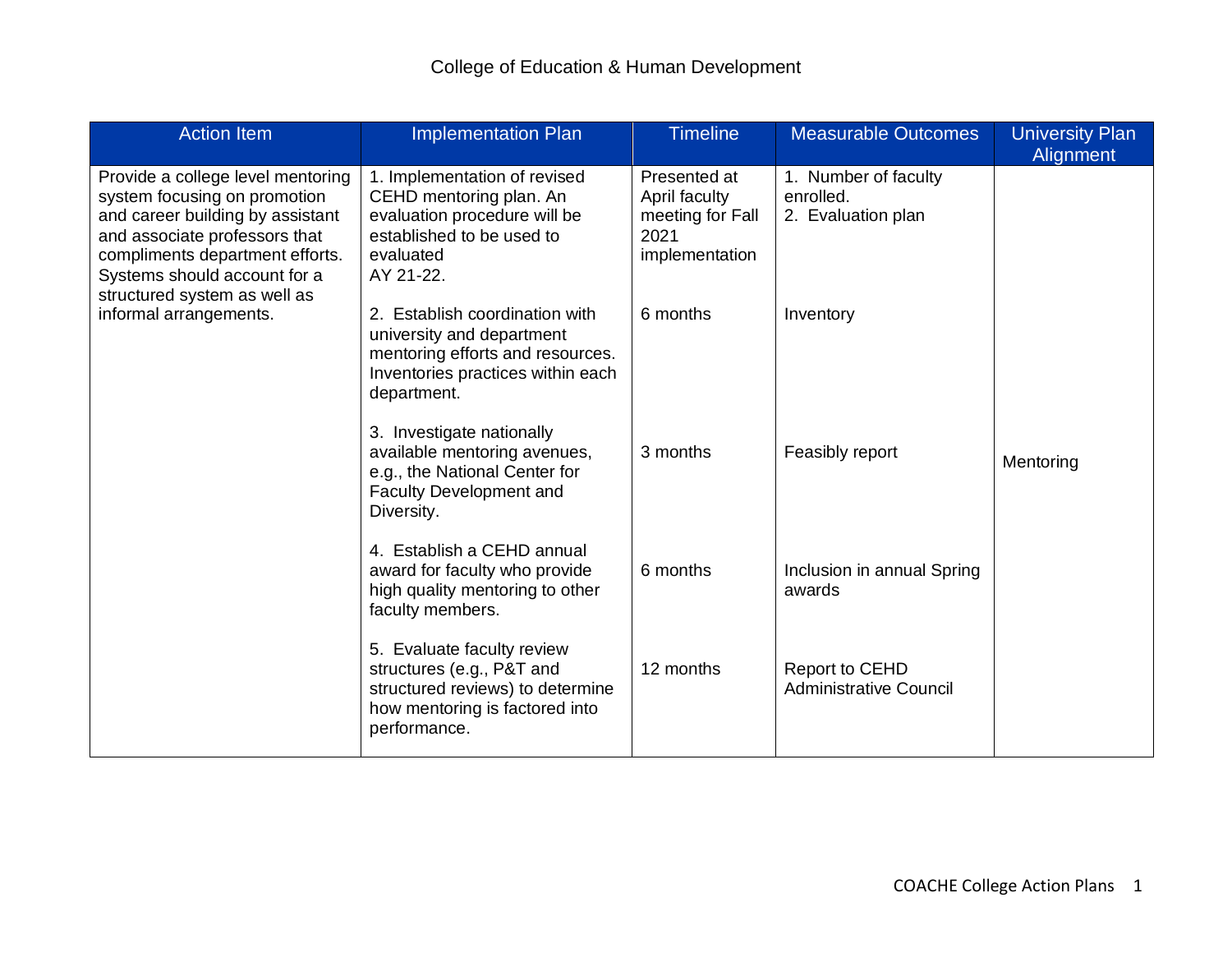| <b>Action Item</b>                                                               | <b>Implementation Plan</b>                                                                                                                                                                       | <b>Timeline</b> | <b>Measurable Outcomes</b>                                  | <b>University Plan</b><br>Alignment      |
|----------------------------------------------------------------------------------|--------------------------------------------------------------------------------------------------------------------------------------------------------------------------------------------------|-----------------|-------------------------------------------------------------|------------------------------------------|
| Encourage and reinforce<br>interdisciplinary research and<br>course development. | 1. Review promotion, pre-tenure,<br>post-tenure, and annual review<br>policies to propose wording that<br>endorses interdisciplinary<br>teaching and research.                                   | 9 months        | Recommendations to<br><b>CEHD Administrative</b><br>Council |                                          |
|                                                                                  | 2. Develop a CEHD database<br>that lists PIs and Co-PIs to be<br>used during faculty evaluations<br>and in our avenues of<br>dissemination and public<br>relations.                              | 6 months        | <b>Distribute to CEHD</b><br><b>Administrative Council</b>  |                                          |
|                                                                                  | 3. Meet with directors of college<br>centers to determine extent of<br>interdisciplinary activity and how<br>the centers can facilitate such<br>activity.                                        | 12 mons         | Recommendations to the<br>Dean                              | Support for<br>research/creative<br>work |
|                                                                                  | 4. Establish a college award that<br>acknowledges faculty for<br>interdisciplinary research and<br>teaching.<br>5. On CEHD research website<br>highlight interdisciplinary<br>research activity. | 6 mons          | Include in annual Spring<br>awards                          |                                          |
|                                                                                  |                                                                                                                                                                                                  | 9 months        | Addition to research<br>website                             |                                          |